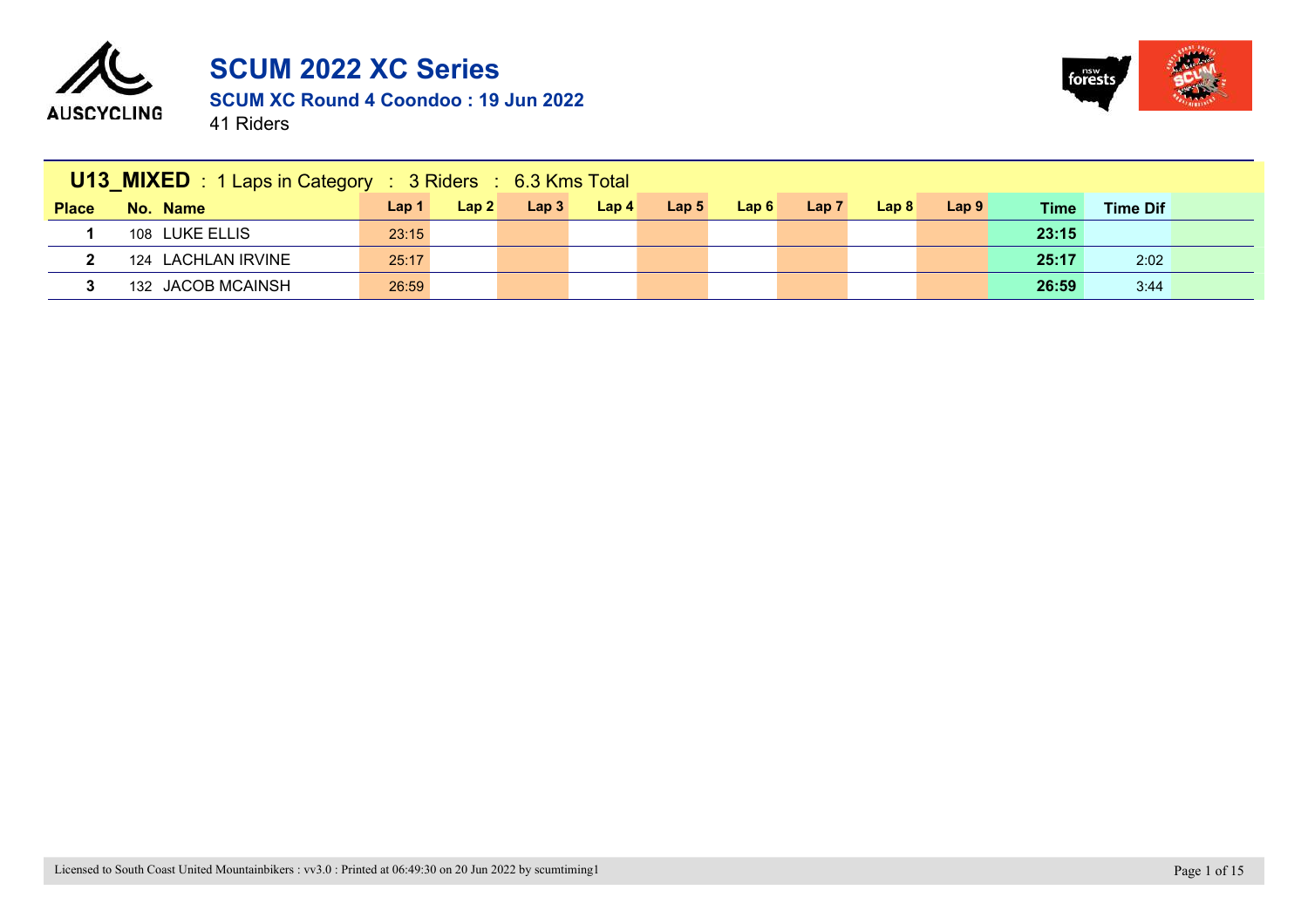



|              | U15 Women: 2 Laps in Category : 1 Riders : 12.6 Kms Total |       |       |      |                  |                  |      |                  |                  |                  |       |                 |  |
|--------------|-----------------------------------------------------------|-------|-------|------|------------------|------------------|------|------------------|------------------|------------------|-------|-----------------|--|
| <b>Place</b> | No. Name                                                  | Lap 1 | Lap 2 | Lap3 | Lap <sub>4</sub> | Lap <sub>5</sub> | Lap6 | Lap <sub>7</sub> | Lap <sub>8</sub> | Lap <sub>9</sub> | Time  | <b>Time Dif</b> |  |
|              | 142 JILLIAN RAFTERY                                       | 18:55 | 21:46 |      |                  |                  |      |                  |                  |                  | 40:41 |                 |  |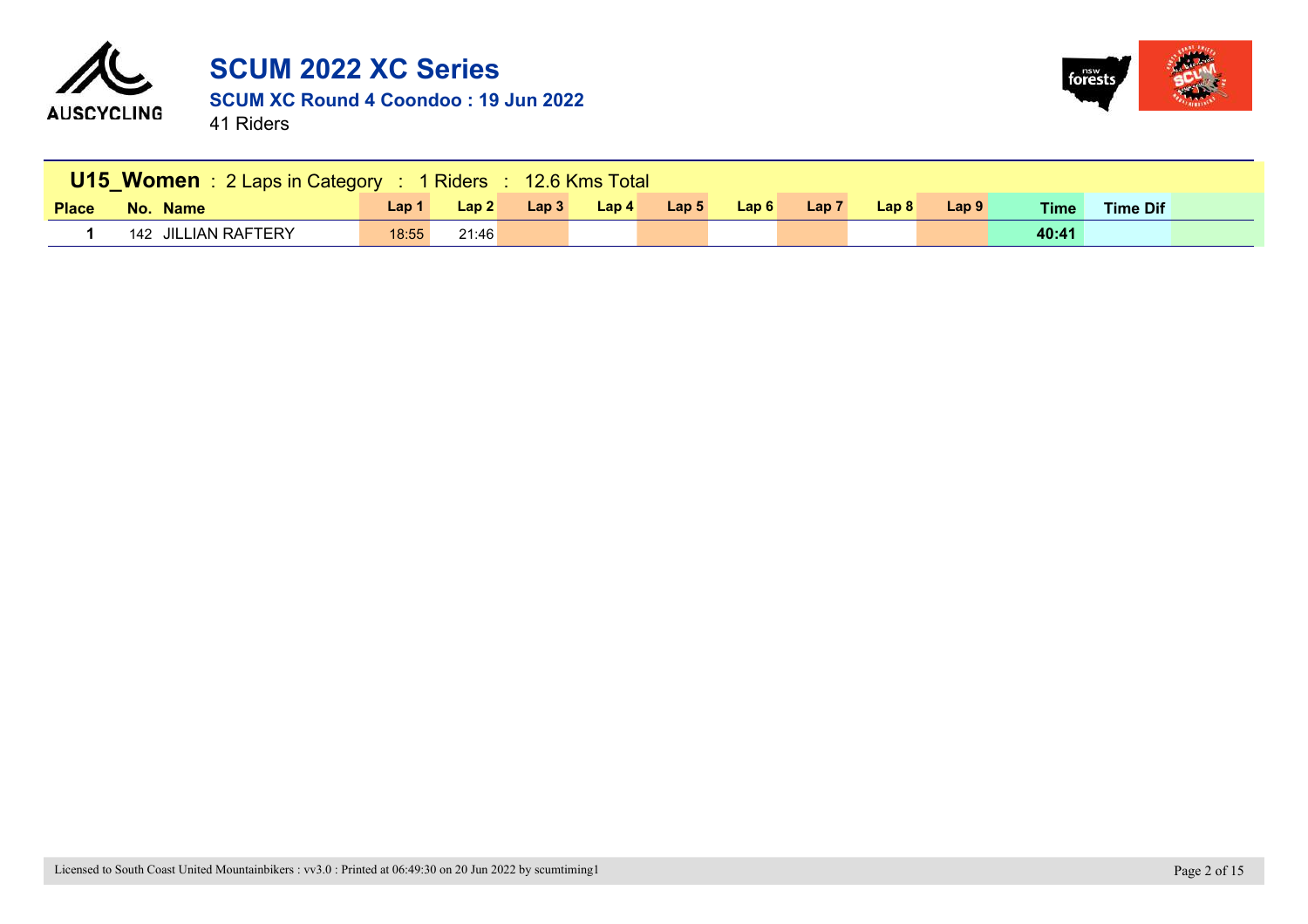



|              | SPORT_FEMALE_(B): 2 Laps in Category: 1 Riders: 12.6 Kms Total |       |                                 |      |                  |                  |       |                  |                  |                                  |       |                 |  |
|--------------|----------------------------------------------------------------|-------|---------------------------------|------|------------------|------------------|-------|------------------|------------------|----------------------------------|-------|-----------------|--|
| <b>Place</b> | No. Name                                                       | Lap 1 | $\lfloor \text{Lap } 2 \rfloor$ | Lap3 | Lap <sub>4</sub> | Lap <sub>5</sub> | Lap 6 | Lap <sub>7</sub> | Lap <sub>8</sub> | $\textcolor{red}{\text{Lap}}\,9$ | Time  | <b>Time Dif</b> |  |
|              | 105 EMILY CRUMP                                                | 22:42 | 24:31                           |      |                  |                  |       |                  |                  |                                  | 47:13 |                 |  |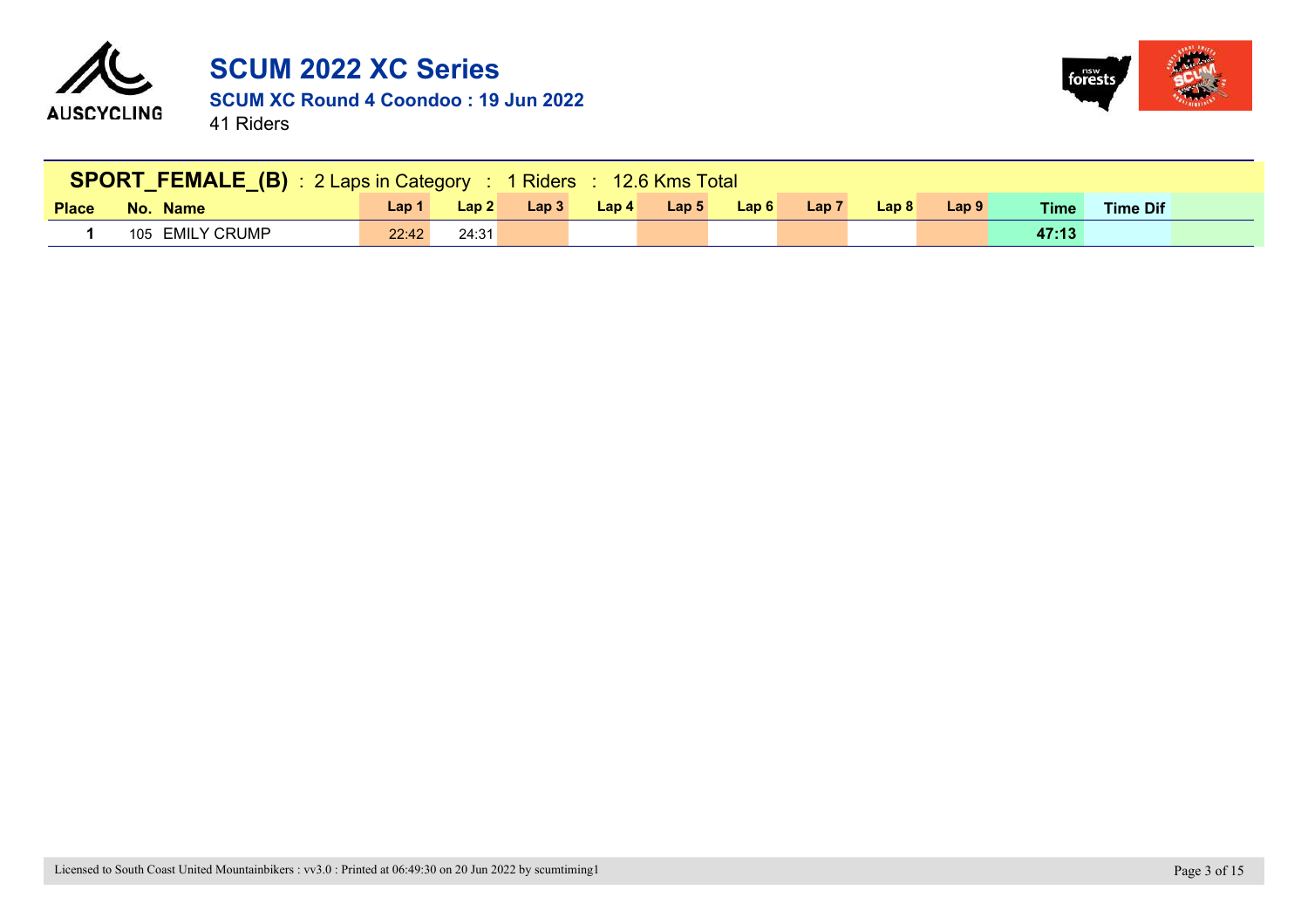



|              | Masters Female (40-49): 3 Laps in Category: 2 Riders: 18.9 Kms Total |       |                  |                  |                  |                  |      |                  |                  |                  |             |                 |  |
|--------------|----------------------------------------------------------------------|-------|------------------|------------------|------------------|------------------|------|------------------|------------------|------------------|-------------|-----------------|--|
| <b>Place</b> | No. Name                                                             | Lap 1 | Lap <sub>2</sub> | Lap <sub>3</sub> | Lap <sub>4</sub> | Lap <sub>5</sub> | Lap6 | Lap <sub>7</sub> | Lap <sub>8</sub> | Lap <sub>9</sub> | <b>Time</b> | <b>Time Dif</b> |  |
|              | 140 DANIELLE POLLOCK                                                 | 17:27 | 18:37            | 18:50            |                  |                  |      |                  |                  |                  | 54:54       |                 |  |
|              | 103 MELANIE BLACKMAN                                                 | 22:38 | 26:20            | 27:01            |                  |                  |      |                  |                  |                  | 1:15:59     | 21:05           |  |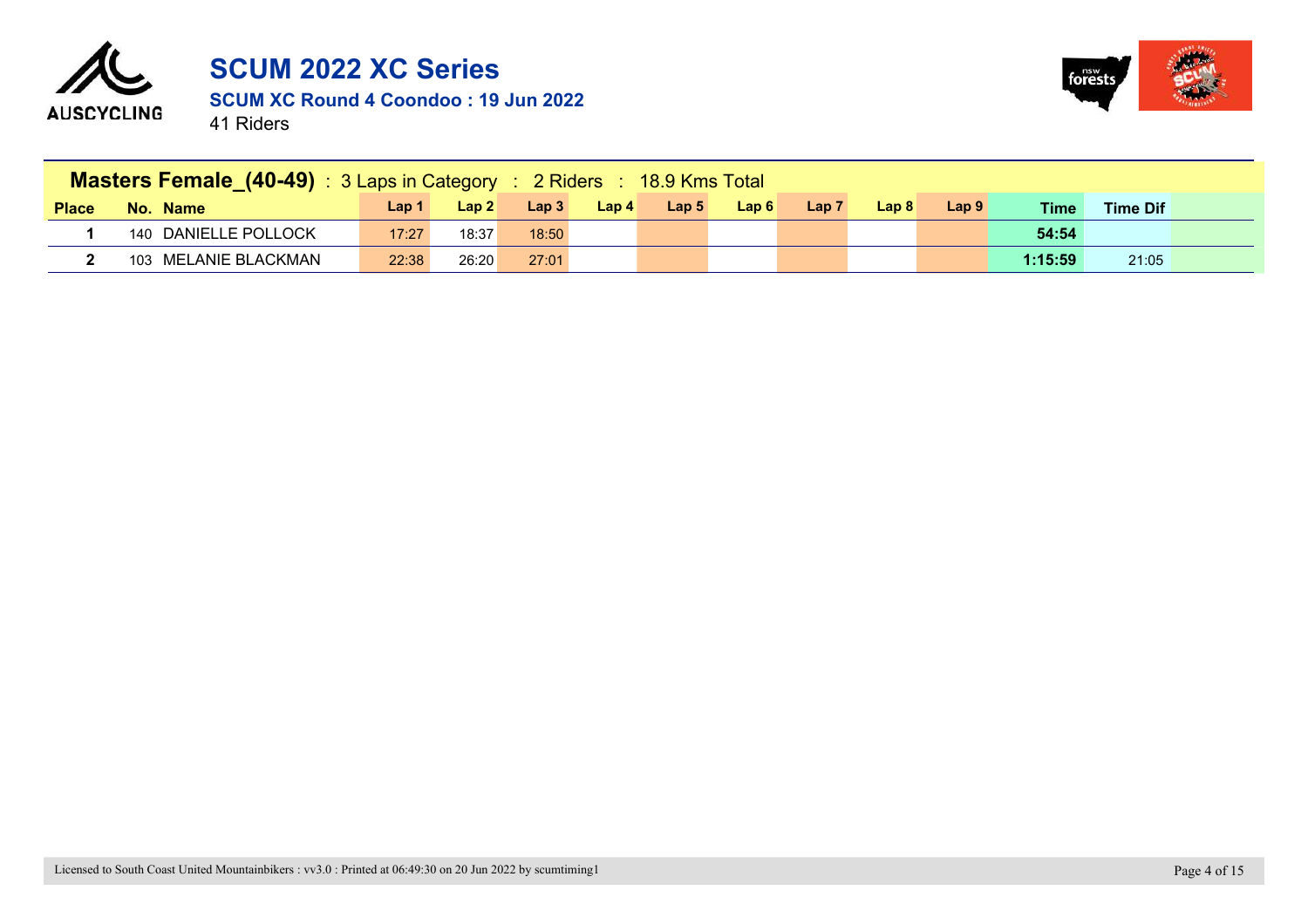



|              | SUPER MASTERS FEMALE (50-59) : 3 Laps in Category : 1 Riders : 18.9 Kms Total |       |       |       |                  |                  |      |       |                  |       |             |                 |  |
|--------------|-------------------------------------------------------------------------------|-------|-------|-------|------------------|------------------|------|-------|------------------|-------|-------------|-----------------|--|
| <b>Place</b> | No. Name                                                                      | Lap 1 | Lap2  | Lap3  | Lap <sub>4</sub> | Lap <sub>5</sub> | Lap6 | Lap 7 | Lap <sub>8</sub> | Lap 9 | <b>Time</b> | <b>Time Dif</b> |  |
|              | 123 KATHRYN HOPKINS                                                           | 17:48 | 19:19 | 19:36 |                  |                  |      |       |                  |       | 56:43       |                 |  |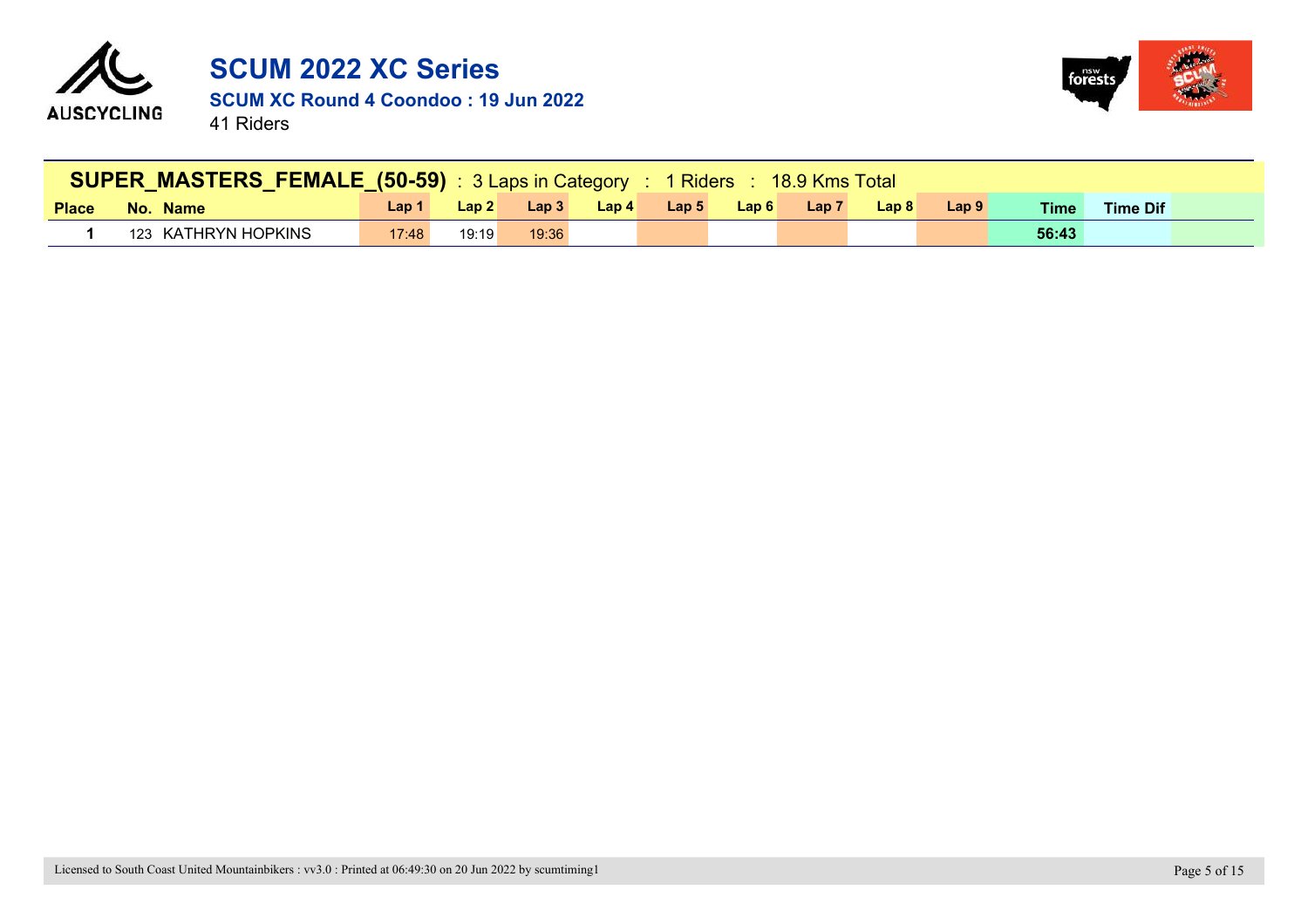



|              | <b>GRAND MASTERS FEMALE (60+)</b> : 3 Laps in Category : 1 Riders : 18.9 Kms Total |       |       |       |       |                  |                |                  |       |                   |             |                 |  |
|--------------|------------------------------------------------------------------------------------|-------|-------|-------|-------|------------------|----------------|------------------|-------|-------------------|-------------|-----------------|--|
| <b>Place</b> | No. Name                                                                           | Lap 1 | Lap2  | Lap3  | Lap 4 | Lap <sub>5</sub> | $\angle$ Lap 6 | Lap <sub>7</sub> | Lap 8 | $\mathsf{L}$ ap 9 | <b>Time</b> | <b>Time Dif</b> |  |
|              | 150 RAZZ WILKINS                                                                   | 22:13 | 24:52 | 25:33 |       |                  |                |                  |       |                   | 1:12:38     |                 |  |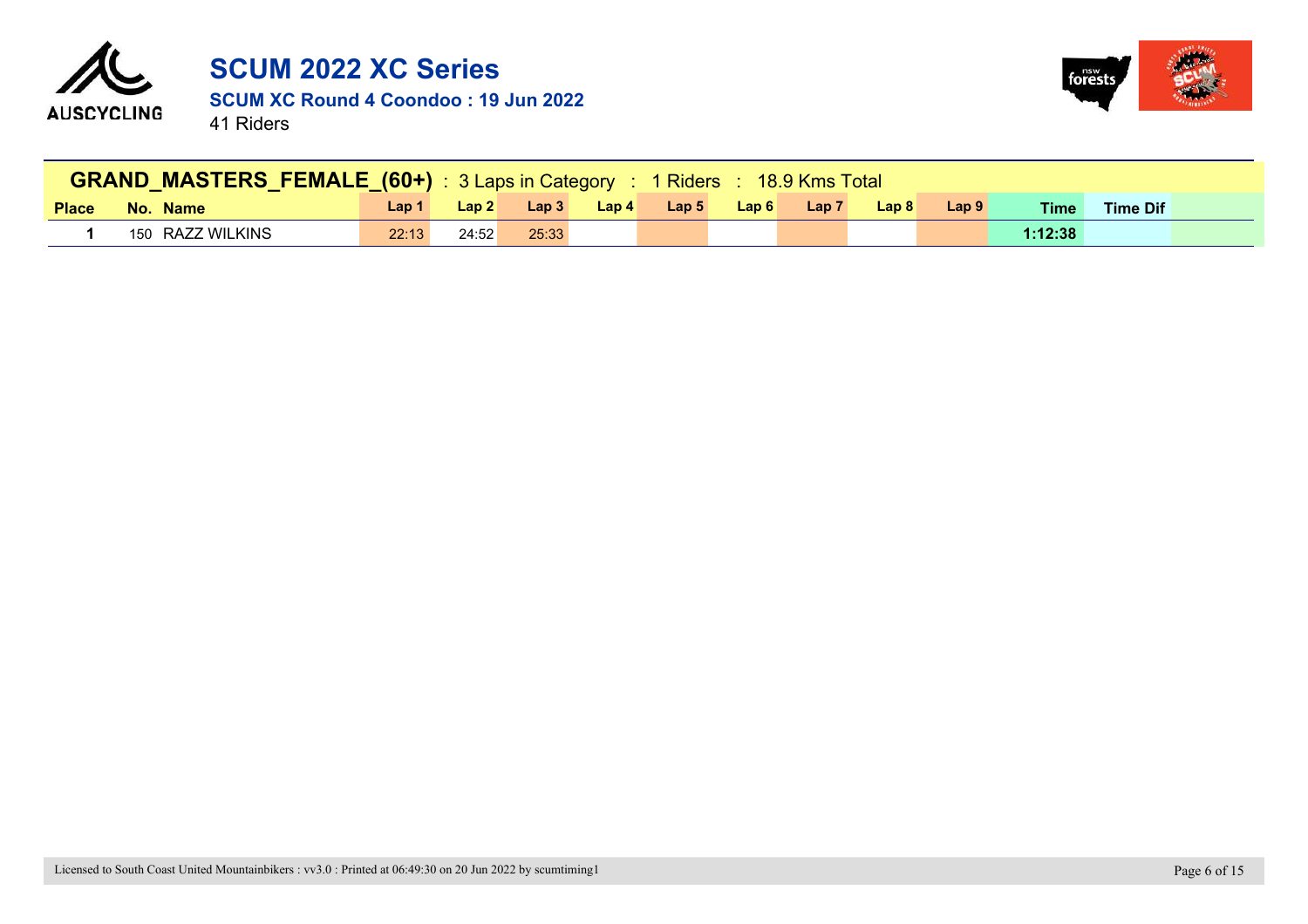



|              | <b>Elite_Women_(19+)</b> : 5 Laps in Category : 1 Riders : 31.5 Kms Total |         |       |       |         |                  |      |                  |                  |       |             |                 |  |
|--------------|---------------------------------------------------------------------------|---------|-------|-------|---------|------------------|------|------------------|------------------|-------|-------------|-----------------|--|
| <b>Place</b> | No. Name                                                                  | Lap $1$ | Lap2  | Lap3  | Lap $4$ | Lap <sub>5</sub> | Lap6 | Lap <sub>7</sub> | Lap <sub>8</sub> | Lap 9 | <b>Time</b> | <b>Time Dif</b> |  |
|              | 136 JACKIE OHARE                                                          | 21:17   | 22:06 | 21:56 | 22:09   | 20:54            |      |                  |                  |       | 1:48:22     |                 |  |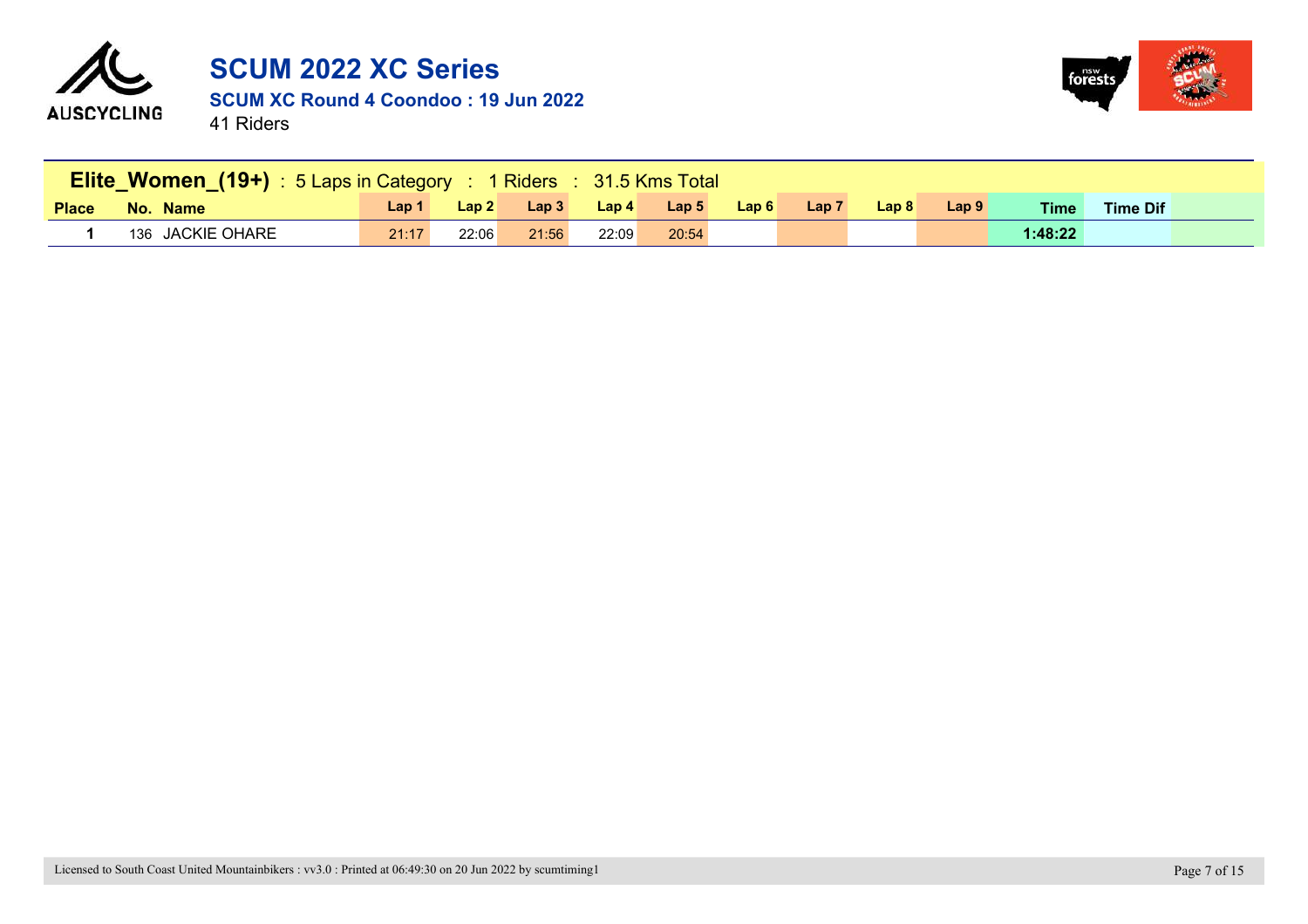



|                | <b>U15_MEN</b> : 2 Laps in Category | $\div$ 5 Riders $\div$ 12.6 Kms Total |       |      |                  |                  |      |      |                  |                  |       |                 |  |
|----------------|-------------------------------------|---------------------------------------|-------|------|------------------|------------------|------|------|------------------|------------------|-------|-----------------|--|
| <b>Place</b>   | No. Name                            | Lap <sub>1</sub>                      | Lap2  | Lap3 | Lap <sub>4</sub> | Lap <sub>5</sub> | Lap6 | Lap7 | Lap <sub>8</sub> | Lap <sub>9</sub> | Time  | <b>Time Dif</b> |  |
|                | 135 BOW MILLS                       | 19:21                                 | 22:11 |      |                  |                  |      |      |                  |                  | 41:32 |                 |  |
| $\mathbf{2}$   | 127 ADDISON KINGMA                  | 19:20                                 | 23:04 |      |                  |                  |      |      |                  |                  | 42:24 | 0:52            |  |
| 3              | 121 RILEY HAIG                      | 20:14                                 | 22:39 |      |                  |                  |      |      |                  |                  | 42:53 | 1:21            |  |
| $\overline{4}$ | 116 DARCY GREENHALGH                | 20:24                                 | 22:36 |      |                  |                  |      |      |                  |                  | 43:00 | 1:28            |  |
| 5.             | 110 HARRY FREW                      | 22:08                                 | 27:38 |      |                  |                  |      |      |                  |                  | 49:46 | 8:14            |  |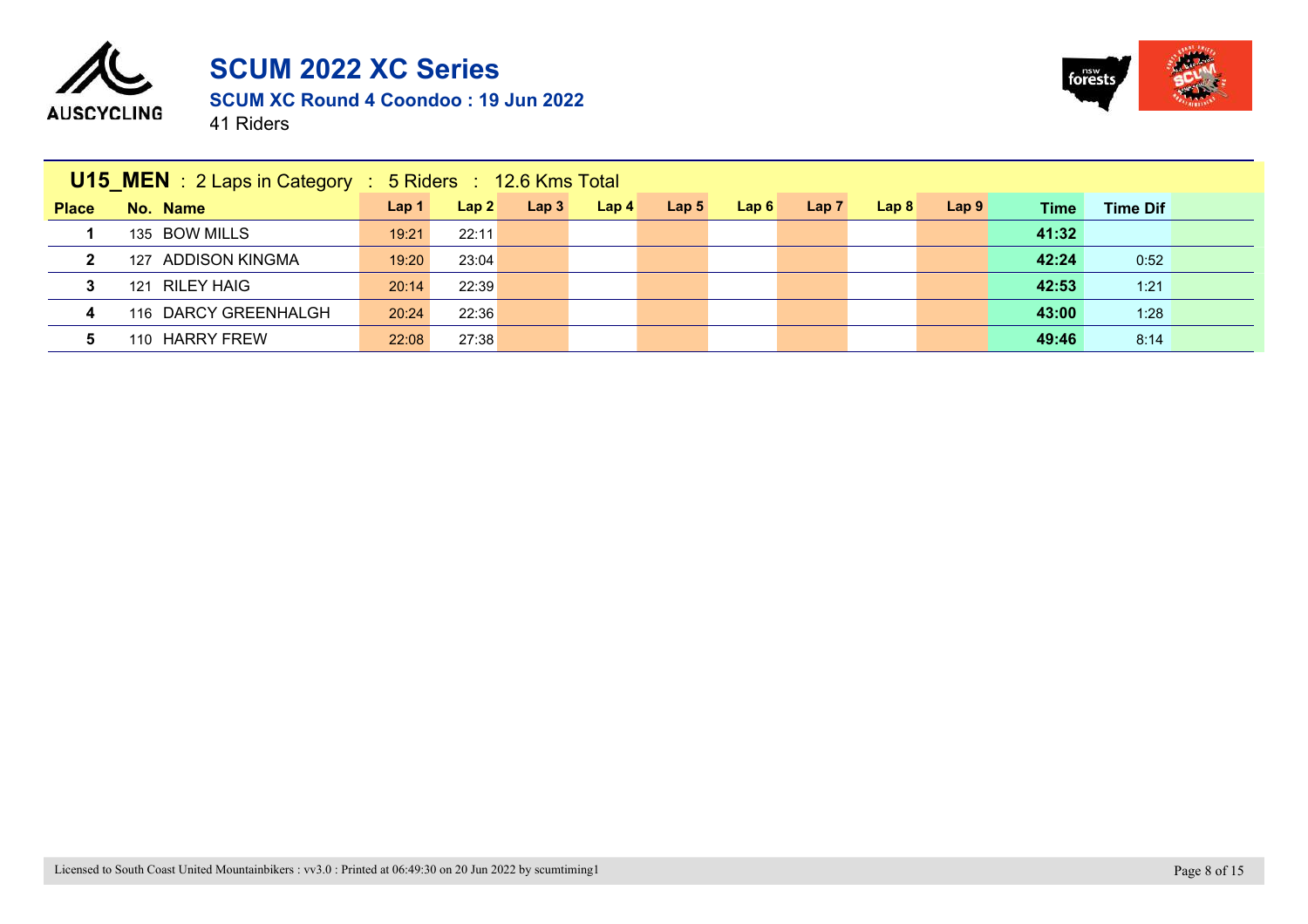



|              | <b>U17 MEN</b> : 3 Laps in Category : 3 Riders : 18.9 Kms Total |                  |       |       |                  |                  |      |                  |       |                  |         |                 |  |
|--------------|-----------------------------------------------------------------|------------------|-------|-------|------------------|------------------|------|------------------|-------|------------------|---------|-----------------|--|
| <b>Place</b> | No. Name                                                        | Lap <sub>1</sub> | Lap2  | Lap3  | Lap <sub>4</sub> | Lap <sub>5</sub> | Lap6 | Lap <sub>7</sub> | Lap 8 | Lap <sub>9</sub> | Time    | <b>Time Dif</b> |  |
|              | 118 NED GROOTENBOER                                             | 17:26            | 19:19 | 20:14 |                  |                  |      |                  |       |                  | 56:59   |                 |  |
|              | 139 ZAC PETERS                                                  | 17:25            | 19:57 | 20:07 |                  |                  |      |                  |       |                  | 57:29   | 0:30            |  |
|              | 102 GARETH BLACKMAN                                             | 19:23            | 22:51 | 22:07 |                  |                  |      |                  |       |                  | 1:04:21 | 7:22            |  |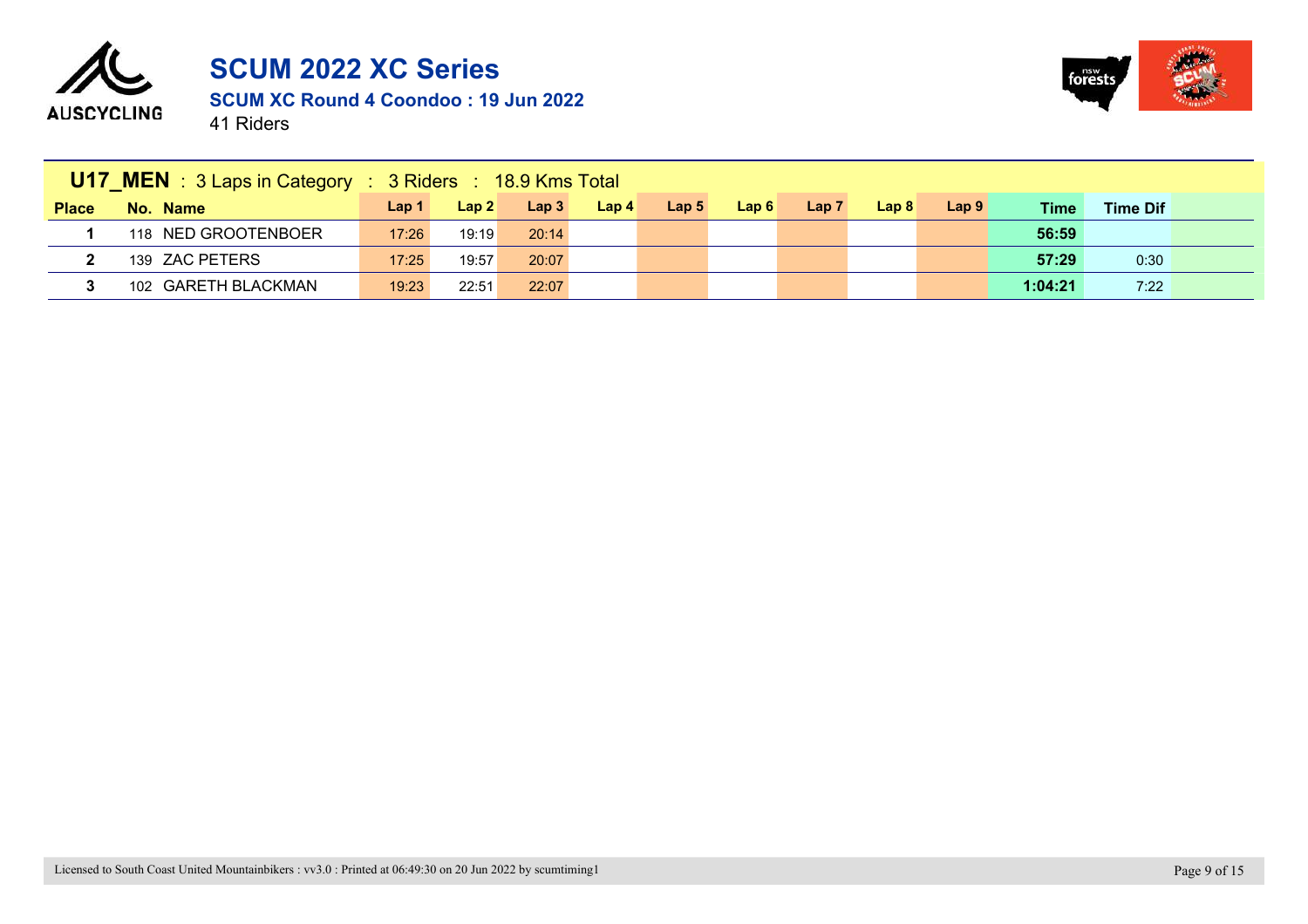



|              | <b>MASTERS MALE (40-49)</b> : 3 Laps in Category : 6 Riders : 18.9 Kms Total |                  |       |                  |                  |                  |      |      |      |                  |         |                 |
|--------------|------------------------------------------------------------------------------|------------------|-------|------------------|------------------|------------------|------|------|------|------------------|---------|-----------------|
| <b>Place</b> | No. Name                                                                     | Lap <sub>1</sub> | Lap2  | Lap <sub>3</sub> | Lap <sub>4</sub> | Lap <sub>5</sub> | Lap6 | Lap7 | Lap8 | Lap <sub>9</sub> | Time    | <b>Time Dif</b> |
|              | 134 ANDREW MEIN                                                              | 16:20            | 17:34 | 17:45            |                  |                  |      |      |      |                  | 51:39   |                 |
| $\mathbf{2}$ | 137 MATT O'HEARN                                                             | 16:46            | 18:23 | 18:50            |                  |                  |      |      |      |                  | 53:59   | 2:20            |
| 3            | 185 Jason Head                                                               | 17:51            | 18:43 | 18:57            |                  |                  |      |      |      |                  | 55:31   | 3:52            |
| 4            | 125 MATT JAMES                                                               | 19:14            | 20:07 | 20:40            |                  |                  |      |      |      |                  | 1:00:01 | 8:22            |
| 5            | 133 JAMIE MCAINSH                                                            | 19:16            | 22:54 | 23:29            |                  |                  |      |      |      |                  | 1:05:39 | 14:00           |
| 6            | DEAN BLACKMAN<br>101                                                         | 24:07            | 28:16 | 27:54            |                  |                  |      |      |      |                  | 1:20:17 | 28:38           |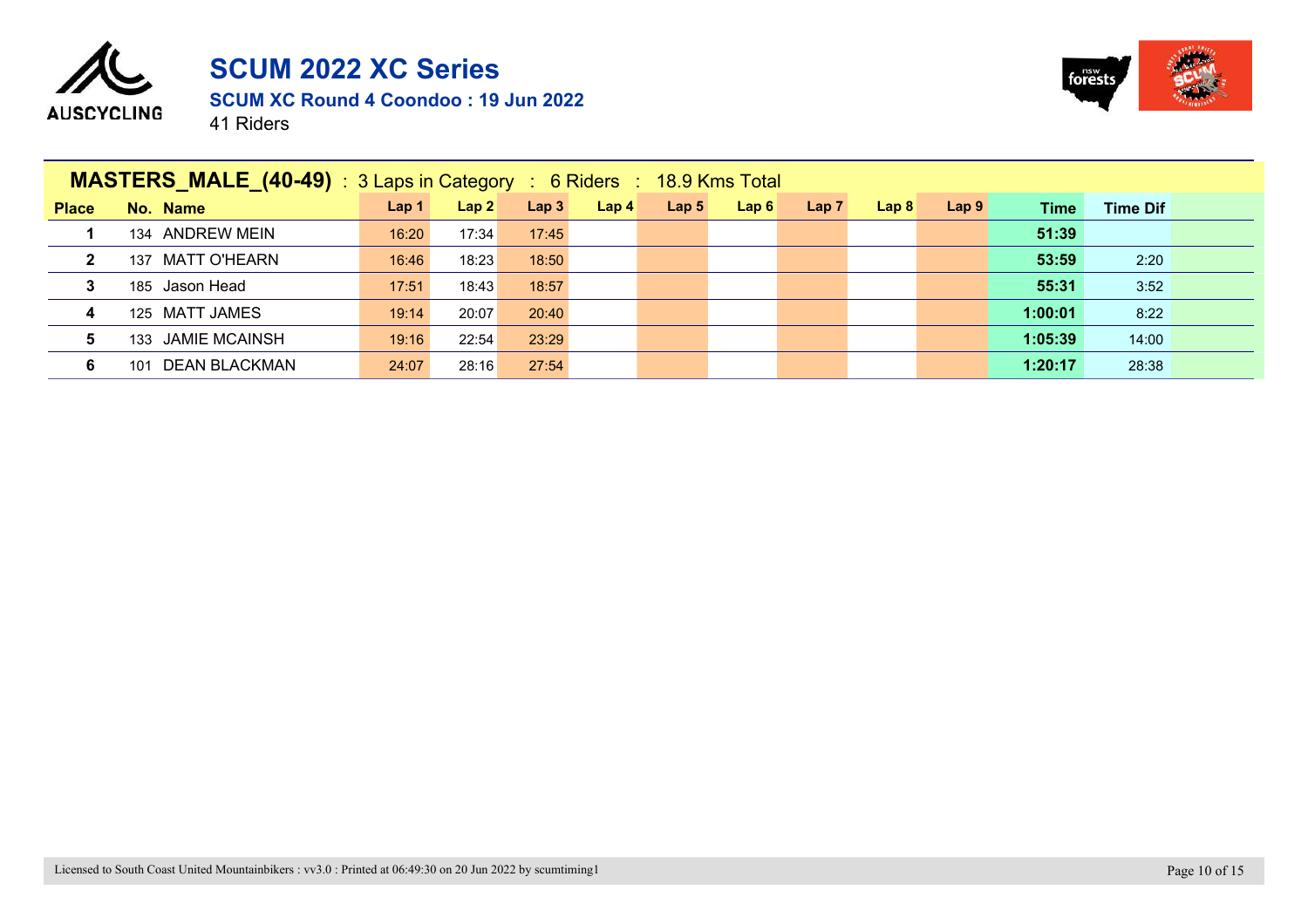



|              | SUPER_MASTERS_MALE_(50-59) : 3 Laps in Category : 4 Riders : 18.9 Kms Total |                  |       |                  |                  |                  |      |      |                  |                  |             |                 |  |
|--------------|-----------------------------------------------------------------------------|------------------|-------|------------------|------------------|------------------|------|------|------------------|------------------|-------------|-----------------|--|
| <b>Place</b> | No. Name                                                                    | Lap <sub>1</sub> | Lap2  | Lap <sub>3</sub> | Lap <sub>4</sub> | Lap <sub>5</sub> | Lap6 | Lap7 | Lap <sub>8</sub> | Lap <sub>9</sub> | <b>Time</b> | <b>Time Dif</b> |  |
|              | 145 NICHOLAS SMEE                                                           | 16:23            | 17:38 | 18:01            |                  |                  |      |      |                  |                  | 52:02       |                 |  |
| $\mathbf{2}$ | 115 VAL GOMEZ                                                               | 17:43            | 19:06 | 19:22            |                  |                  |      |      |                  |                  | 56:11       | 4:09            |  |
| 3            | 129 TIM MANTON                                                              | 18:54            | 20:56 | 21:55            |                  |                  |      |      |                  |                  | 1:01:45     | 9:43            |  |
| 4            | MATTHEW<br>117                                                              | 18:13            | 21:14 | 23:22            |                  |                  |      |      |                  |                  | 1:02:49     | 10:47           |  |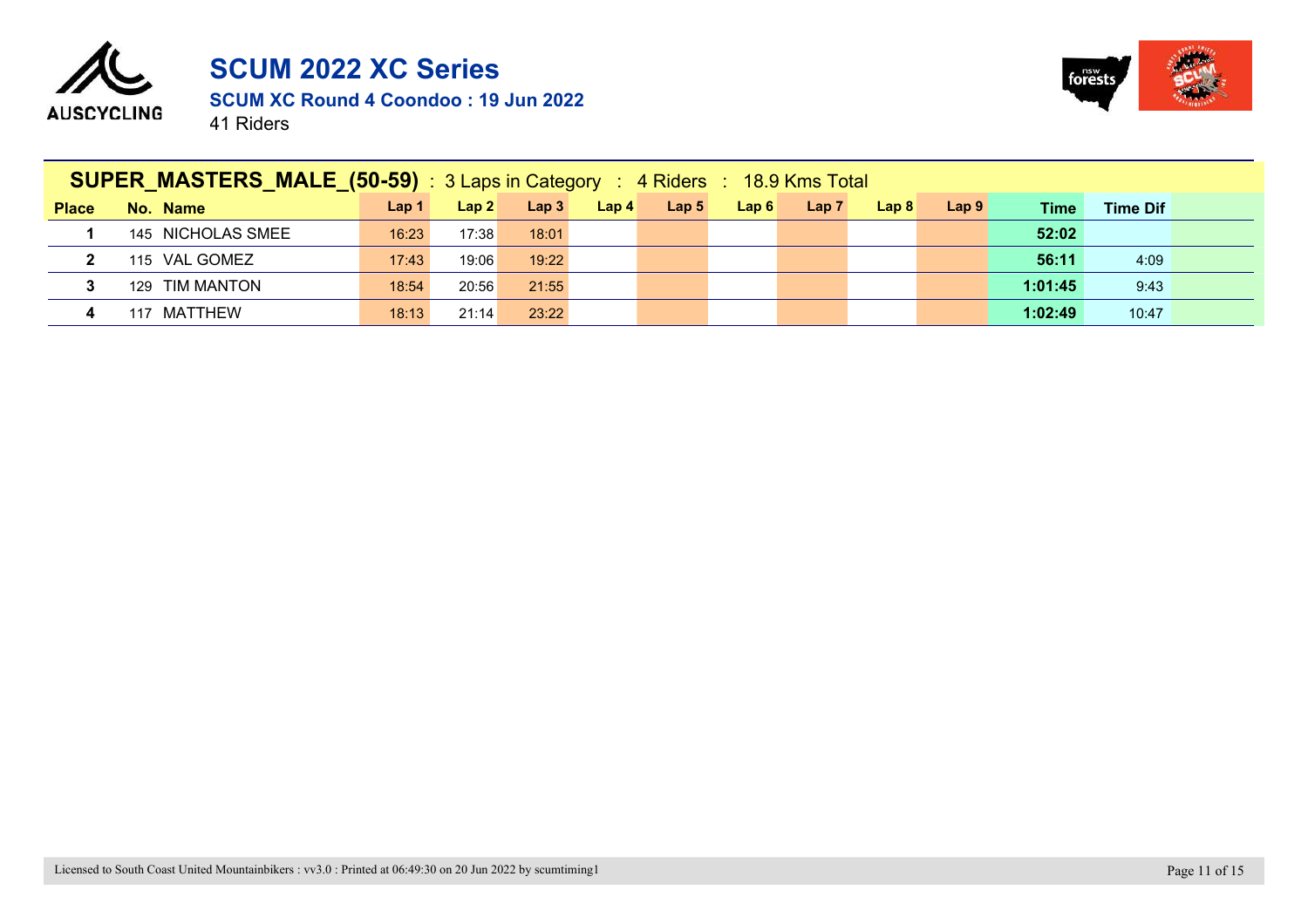



|                         | <b>GRAND MASTERS MALE (60+)</b> : 3 Laps in Category : 5 Riders : 18.9 Kms Total |                  |       |       |      |                  |      |                  |                  |                  |             |                 |  |
|-------------------------|----------------------------------------------------------------------------------|------------------|-------|-------|------|------------------|------|------------------|------------------|------------------|-------------|-----------------|--|
| <b>Place</b>            | No. Name                                                                         | Lap <sub>1</sub> | Lap2  | Lap3  | Lap4 | Lap <sub>5</sub> | Lap6 | Lap <sub>7</sub> | Lap <sub>8</sub> | Lap <sub>9</sub> | <b>Time</b> | <b>Time Dif</b> |  |
|                         | 143 DEAN SIMES                                                                   | 17:21            | 18:44 | 18:26 |      |                  |      |                  |                  |                  | 54:31       |                 |  |
| $\mathbf{2}$            | 128 GEOFF LOCKHART                                                               | 17:25            | 18:51 | 18:21 |      |                  |      |                  |                  |                  | 54:37       | 0:06            |  |
| $\mathbf{3}$            | 104 TREVOR BRIDGE                                                                | 18:02            | 19:20 | 19:19 |      |                  |      |                  |                  |                  | 56:41       | 2:10            |  |
| $\overline{\mathbf{4}}$ | 100 BRIAN BATES                                                                  | 19:00            | 20:06 | 20:06 |      |                  |      |                  |                  |                  | 59:12       | 4:41            |  |
| 5.                      | 149 BARRY WELLS                                                                  | 19:05            | 21:01 | 20:48 |      |                  |      |                  |                  |                  | 1:00:54     | 6:23            |  |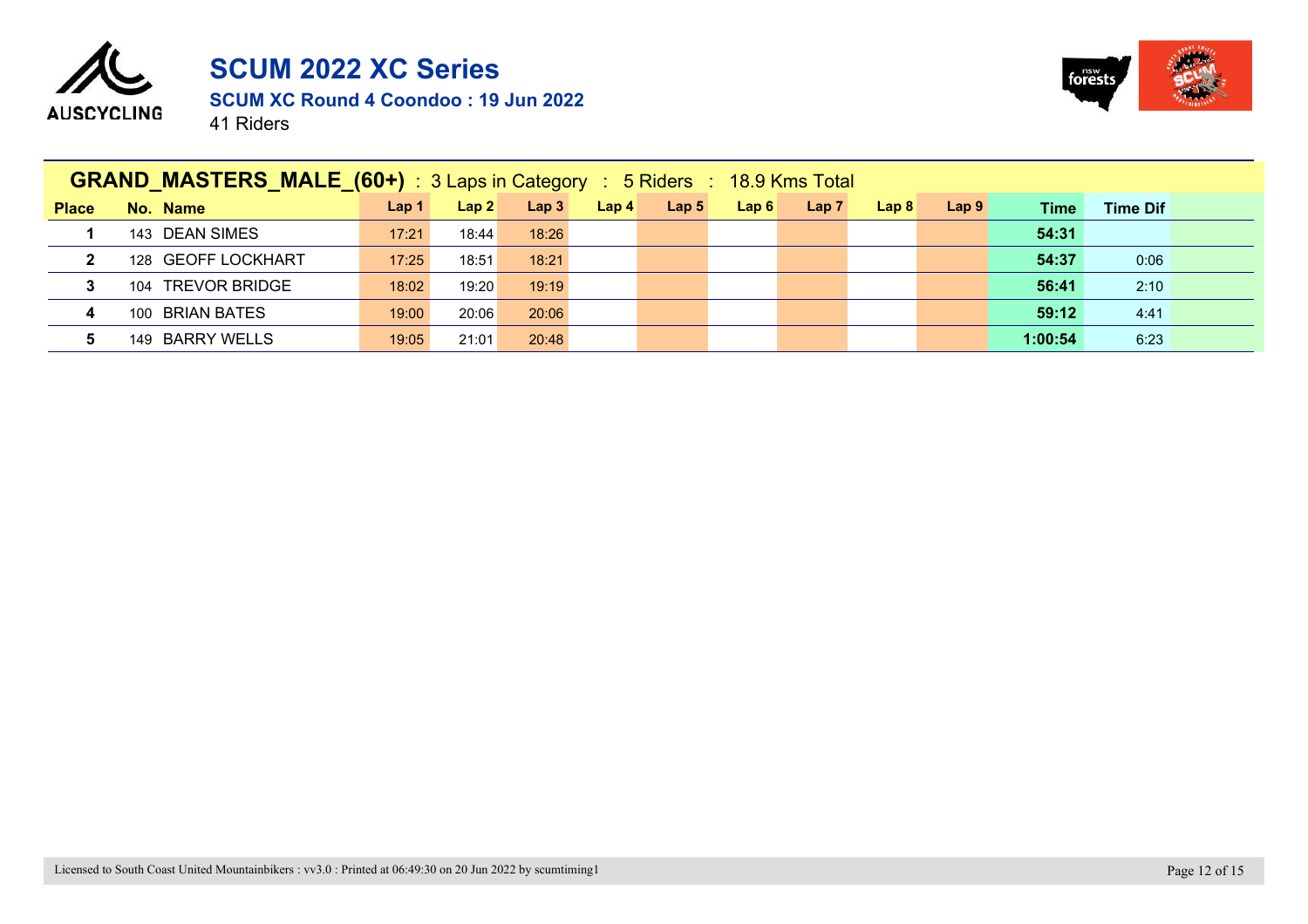



| <b>EXPERT_MEN_(19-29)</b> : 4 Laps in Category : 2 Riders : 25.2 Kms Total |                     |       |       |       |       |                  |      |                  |       |                  |             |                 |  |
|----------------------------------------------------------------------------|---------------------|-------|-------|-------|-------|------------------|------|------------------|-------|------------------|-------------|-----------------|--|
| <b>Place</b>                                                               | No. Name            | Lap 1 | Lap 2 | Lap3  | Lap 4 | Lap <sub>5</sub> | Lap6 | Lap <sub>7</sub> | Lap 8 | Lap <sub>9</sub> | <b>Time</b> | <b>Time Dif</b> |  |
|                                                                            | 148 DAVID TUCKERMAN | 16:05 | 17:37 | 18:03 | 18:00 |                  |      |                  |       |                  | 1:09:45     |                 |  |
|                                                                            | 182 Duncan Miller   | 16:27 | 18:21 | 18:28 | 18:37 |                  |      |                  |       |                  | 1:11:53     | 2:08            |  |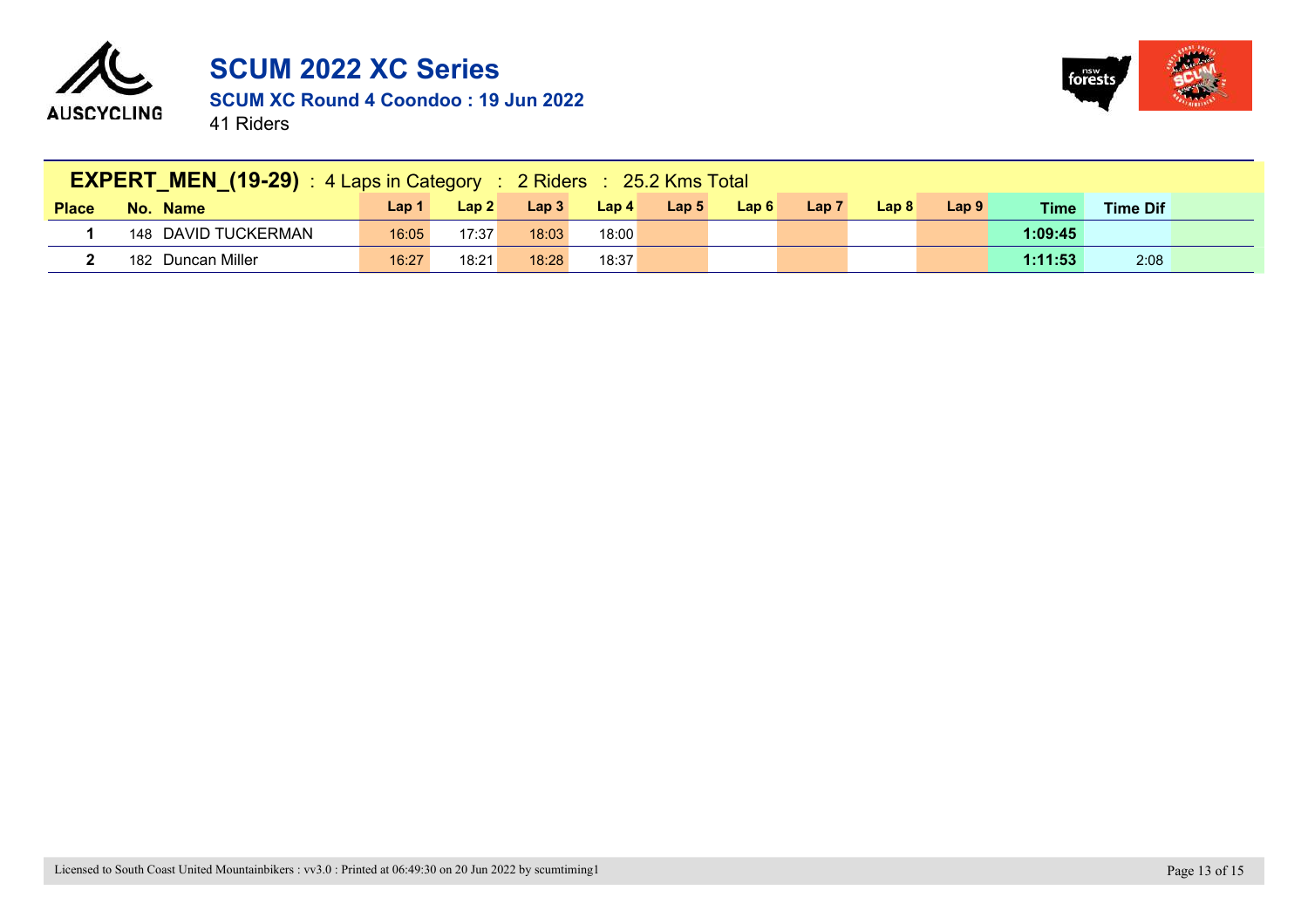



| <b>ELITE_MEN_(19+)</b> : 5 Laps in Category: 3 Riders: 31.5 Kms Total |                  |                  |       |                  |                  |                  |      |                  |       |                  |         |                 |  |
|-----------------------------------------------------------------------|------------------|------------------|-------|------------------|------------------|------------------|------|------------------|-------|------------------|---------|-----------------|--|
| <b>Place</b>                                                          | No. Name         | Lap <sub>1</sub> | Lap 2 | Lap <sub>3</sub> | Lap <sub>4</sub> | Lap <sub>5</sub> | Lap6 | Lap <sub>7</sub> | Lap 8 | Lap <sub>9</sub> | Time    | <b>Time Dif</b> |  |
|                                                                       | 106 NATHAN CRUMP | 15:19            | 16:31 | 16:40            | 16:51            | 16:27            |      |                  |       |                  | 1:21:48 |                 |  |
|                                                                       | 146 MURRAY SMITH | 16:06            | 16:53 | 17:11            | 17:31            | 16:52            |      |                  |       |                  | 1:24:33 | 2:45            |  |
|                                                                       | 183 Ben Knutsen  | 17:10            | 18:39 | 18:44            | 19:05            | 19:24            |      |                  |       |                  | 1:33:02 | 11:14           |  |